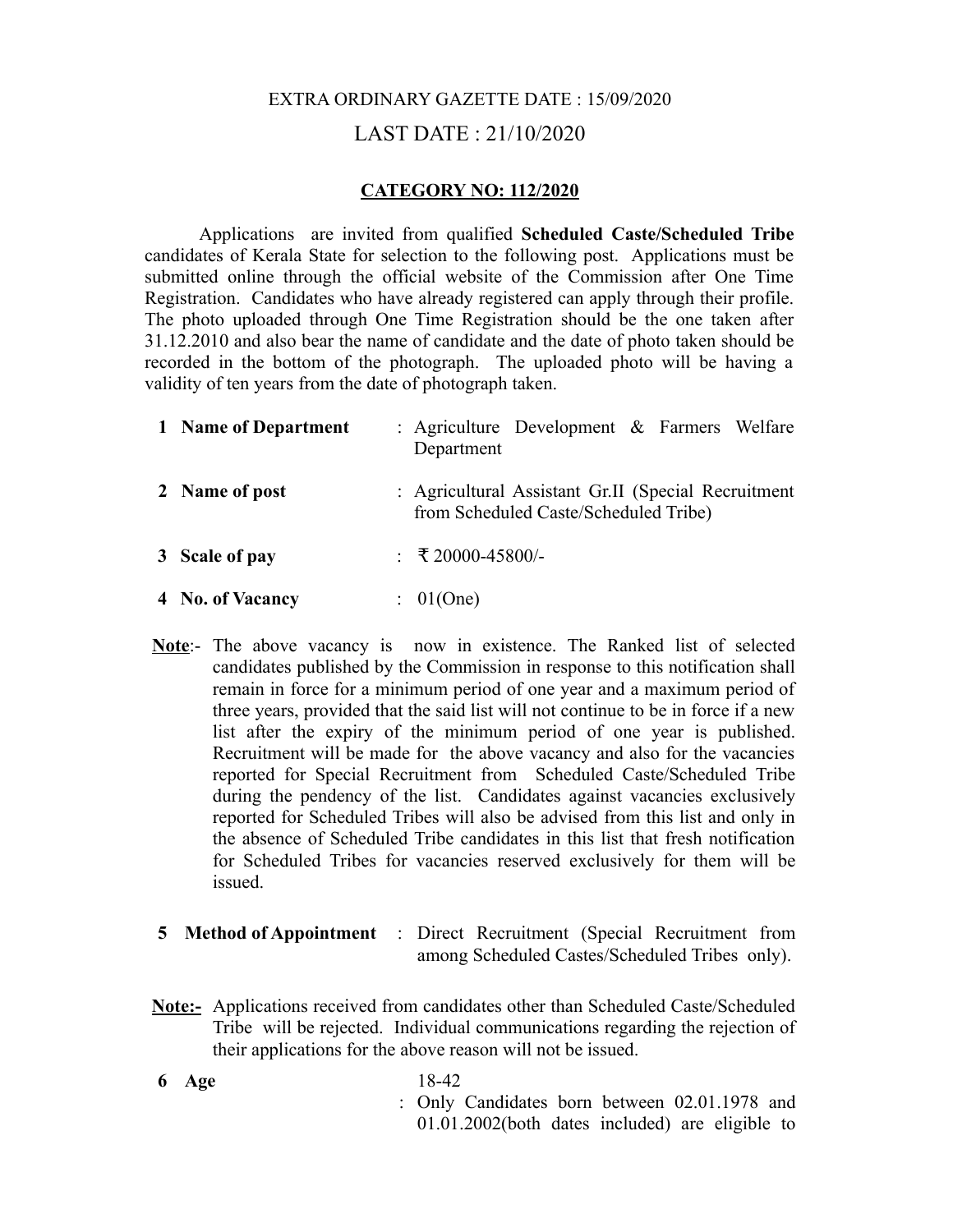apply for this post. No other age relaxation will be allowed.

**Note:-** In the absence of qualified candidates within the age limit the upper age limit shall be relaxed up to 50 years. But in no case the maximum age limit shall exceed 50 (Fifty) years.

# **7 Qualifications:**

 (A) (i) Diploma in Agriculture/Diploma in Organic Agriculture awarded by the Kerala Agricultural University.

In the absence of the above

- (ii) Vocational Higher Secondary Certificate in Agriculture
- (B) Good Physique

**Note:-** 1. Rule 10(a)(ii) of Part II of KS & SSR is applicable.

 2. Candidates who claim equivalent qualification instead of qualification mentioned in the notification shall produce the relevant Government Order to prove the equivalency at the time of verification, then only such qualification shall be treated as equivalent to the prescribed qualification concerned.

3. If the caste of candidates is wrongly mentioned in their SSLC book, they should claim their original caste in their applications and should produce community certificate issued from the revenue authority concerned and the Gazette Notification for the same at the time of certificate verification.

# **8. Pre-Service Training:**

(1)All the Direct Recruits except those who possess any of the certificates accepted as recognized training in Agriculture will have to undergo a course of training for six months in any of the two centers at Ollukkara and Thaliparamba. Intensive training will be given in theory as well as practical. At the end of the training period final test consisting of theory, practical and oral will be conducted by the Deputy Director of Agriculture of the District concerned. Those who fail in the first chance will be given two more chances to attend the test during the period of probation, failing which their probation will be terminated and service dispensed with. The test will be conducted half yearly during the period of probation. After the successful completion of training, the candidates will be appointed as Agricultural assistants on Rs.20000-45800/-

**(2)** All the direct recruits except those who have got exemption from the training will have to execute a bond agreeing to serve the Government for a period of two years, failing which he/she should pay back to Government all the money paid to him/her and all the expenses incurred by Government for his/her training together with liquidated damages of Rs.300/-(PR). The specimen form of the bond to be executed can be had from the Agricultural Department . A sum of Rs.50(PR) per mensem (vide G.O.(Ms) No. 407/70/Agri, dated 23.11.1970) will be paid as stipend during the period of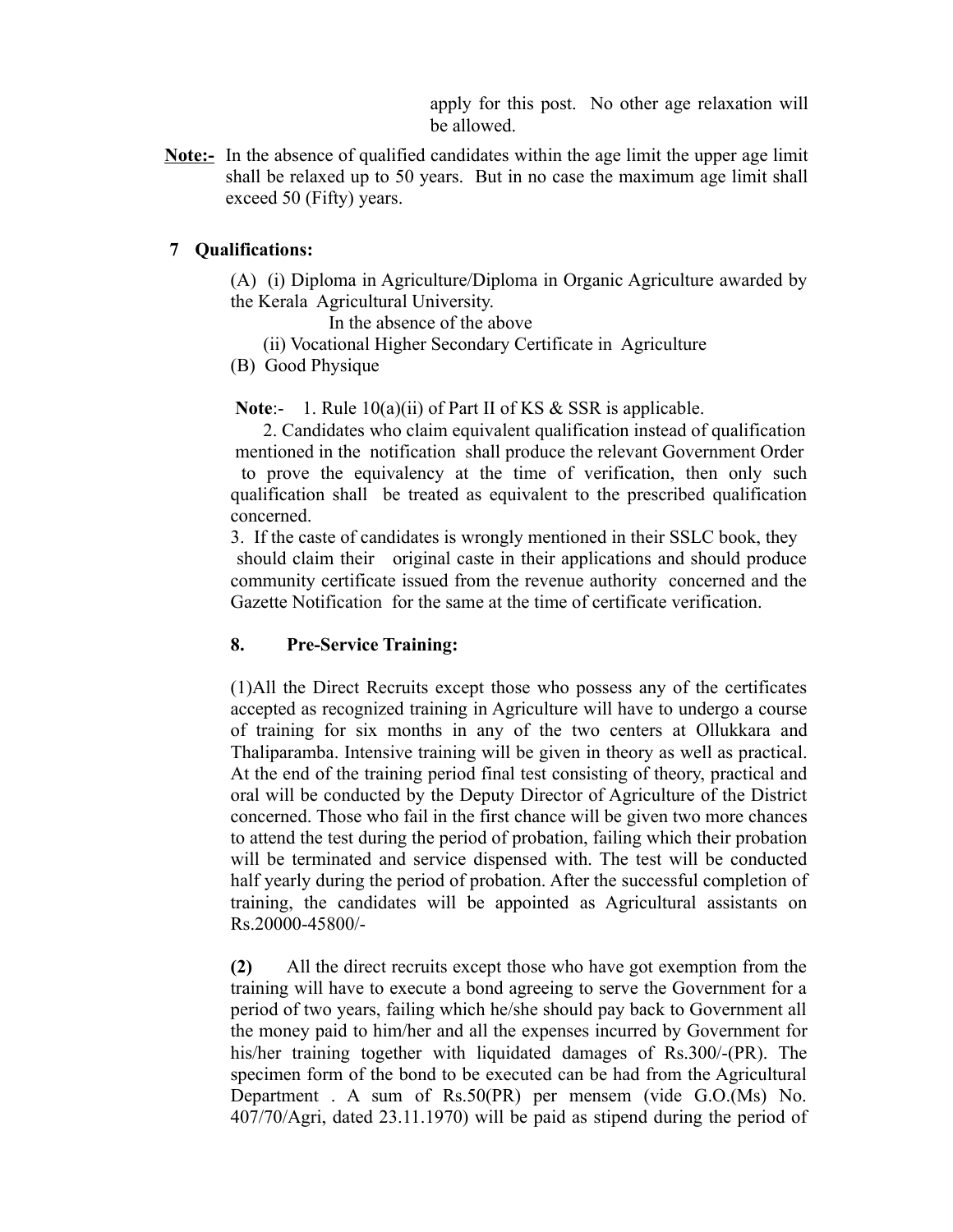#### training.

(3) The rank and seniority of candidates selected for the post of Agricultural Assistant will be decided according to their ranks assigned in the advice list of the Public Service Commission, irrespective of whether they need or need not undergo the pre-service training. But in the case of those who fail to secure a pass after completion of the training in the first chance, their Rank and Seniority will be revised on the basis of the chances and mark they obtain in the subsequent chances.

# **9. Probation** :-

 Candidates appointed by direct recruitment will be on probation for a period of two years on duty within a continuous period of three years.

# **10 Mode of Submitting application:**

 Candidates must register as per 'ONE TIME REGISTRATION' with the official website of Kerala Public Service Commission [www.keralapsc.gov.in](http://www.keralapsc.gov.in/) before applying for the post. Candidates who have already registered can apply by logging on to their profile using their User-ID and password. Candidates must click on the 'Apply Now' button of the respective posts in the Notification Link to apply for a post. No application fee is required. Candidates can view and have a printout of the details in the profile by clicking the link Registeration Card. Candidates are responsible for the correctness of the personal information and secrecy of password. Before the final submission of each application, the candidates must ensure correctness of the information on their profile. They must quote the User-ID for further communication with the Commission. Application once submitted is treated as provisional and cannot be deleted or altered after submission. The application will be summarily rejected if noncompliance with the notification is found in due course of processing. Documents to prove qualification, experience, community, age etc. have to be produced as and when called for. "*Candidates who have Aadhar Card should add Aadhar card as I.D Proof in their profile".*

# **11 Last Date for receipt of applications : 21/10/2020** Wednesday upto 12

Midnight.

# **12 Website Address :** [www.keralapsc.gov.in](http://www.keralapsc.gov.in/)

- **13** Paragraphs two, three and twenty five (except the conditions laid down in the Rule 3 (C) of Part II of the Kerala State and Subordinate Service Rules) are not applicable to this selection.
- **14** Appointments are made on the basis of the rank secured in the ranked list of candidates prepared in pursuance of this notification subject to the conditions laid down in G.O.(MS) No.142/72/PD dated 13.04.1972, G.O.(MS) No. 309/73/PD dated 29.11.1973, G.O.(P) No. 21/76/PD dated, 17.01.1976 and G.O. (P) No.25/94/GAD dated, 22.01.1994 allowing special reservations to Scheduled Castes and Scheduled Tribes in accordance with the procedures made for this